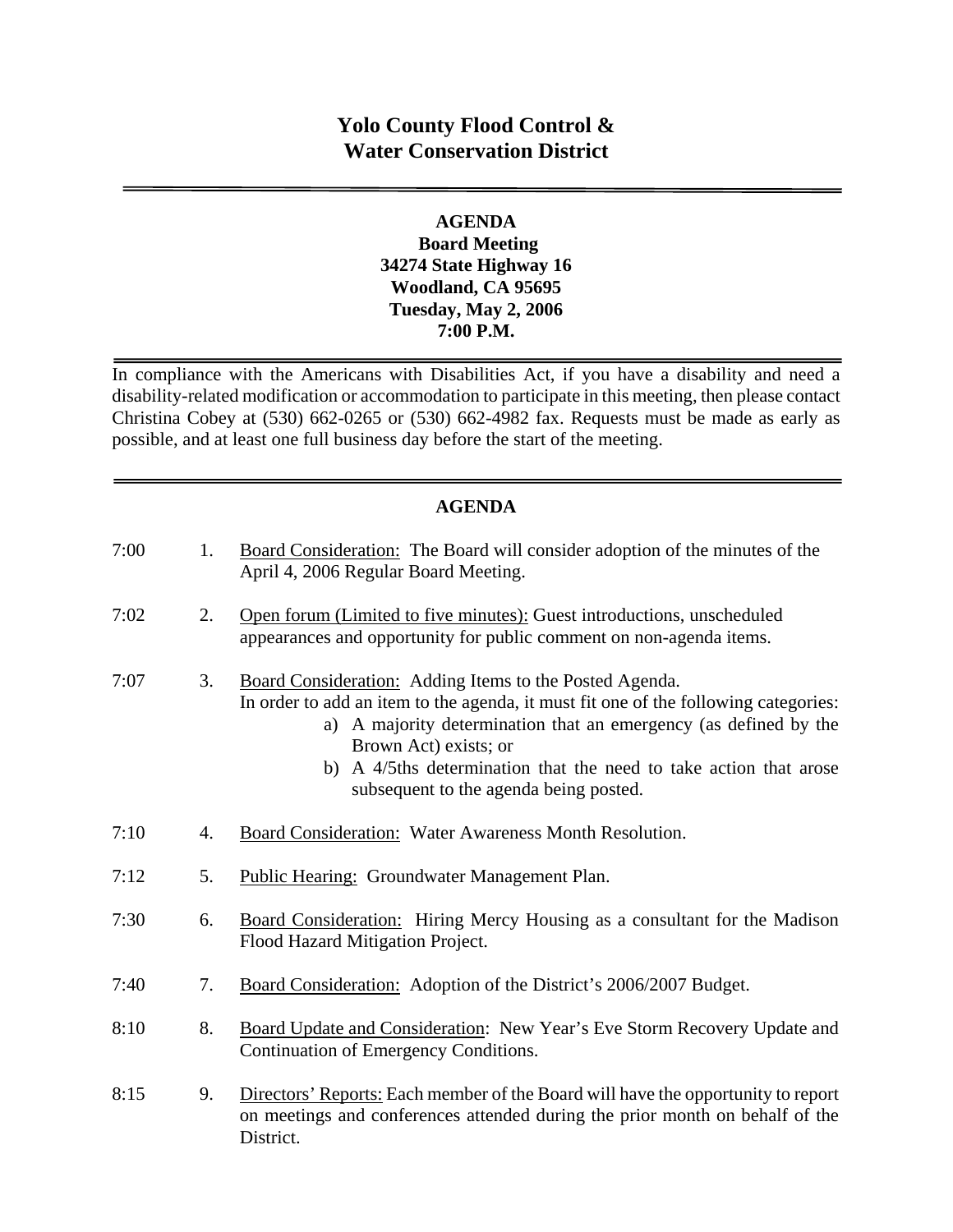- 8:25 9. Attorney's Report: The District's attorney will report on the following: a) Current legal and legislative activities. 8:30 10. General Manager's Report: The Board will receive a report from the General Manager or designated representatives regarding current general activities and projects of the District. a) General Activities b) Integrated Regional Water Management Plan Update c) Indian Valley Reservoir Activities d) Operations, Maintenance and Water Conditions 9:00 11. General Discussion: Opportunity for Board members to ask questions for clarification, provide information to staff, request staff to report back on a matter, or direct staff to place a matter on a subsequent agenda. 9:05 12. Board Consideration: The Board will consider the approval and the payments of bills. 9:10 13. Closed Session: Conference with Legal Counsel Under Brown Act Section
- 54956.9(b) significant exposure to litigation involving two potential cases.
- 9:30 14. Adjourn

The public may address the Board concerning an agenda item either before or during the Board's consideration of that agenda item. Public comment on items within the Board's jurisdiction is welcome, subject to reasonable time limits for each speaker. Upon request, agenda items may be moved up to accommodate those in attendance wishing to address that item. Times listed for consideration of agenda items are approximate only. The Board may consider any agenda item at any time during the Board meeting.

I declare that the foregoing agenda was posted at the office of the Yolo County Flood Control and Water Conservation District, 34274 State Highway 16, Woodland, CA on April 28, 2006.

By: \_\_\_\_\_\_\_\_\_\_\_\_\_\_\_\_\_\_\_\_\_\_\_\_\_\_\_\_\_\_\_\_\_\_\_\_\_

Christina Cobey, Administrative Assistant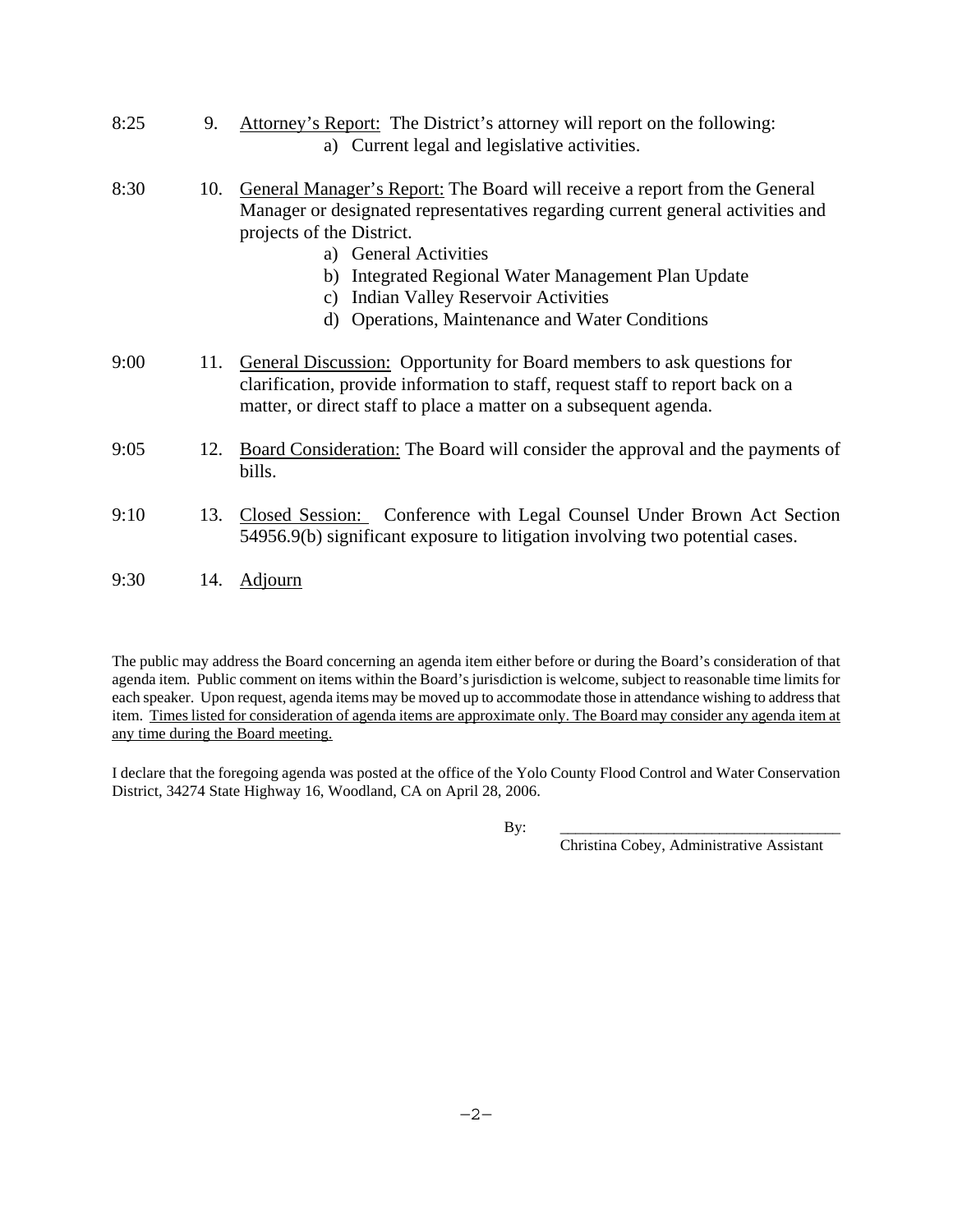#### REGULAR BOARD MEETING MINUTES May 2, 2006

The regular monthly meeting of the Board of Directors of the Yolo County Flood Control and Water Conservation District was held at 7:00 p.m. on May 2, 2006 at its regular place of business, 34274 State Highway 16, Woodland, California. Chair Rominger convened the meeting with Directors Brice, Rominger, Scheuring, Tadlock and Vink present. Also in attendance were:

District Staff and Consultants Tim O'Halloran, General Manager Christy Barton, Assistant General Manager Mike Horgan, Engineer Max Stevenson, Water Resources Associate Paul Bartkiewicz, Legal Counsel

#### **Members of the Public**

Duane Chamberlain, Yolo County Supervisor Dave Pratt

MINUTES **M/S/C** approved the minutes of the April 4, 2006 Regular Board meeting as mailed.

OPEN FORUM No comments were made.

#### **WATER AWARENESS MONTH**

Mr. O'Halloran described the District's planned May Water Awareness Month activities which include: coordinating the annual area-wide poster contest, presenting the annual Water Conservation and Stewardship Award and possibly publishing a newsletter. He stated that the award would be presented at a luncheon on May 25, 2006 and that Steve Hall, Executive Director of Association of California Water Agencies, would be guest speaker.

**M/S/C** adoption of Resolution 06.06 Supporting the Education of Citizens On or About California's Complex Water Issues.

## **GROUNDWATER MANAGEMENT PLAN**

Chair Rominger opened a hearing after 7:05 p.m. for the purpose of receiving public comments on the District's proposed Groundwater Management Plan (GWMP). He stated that the purpose of the hearing is to consider a proposed ordinance that adopts a groundwater management plan and public

comments related to the plan and/or its adoption, and that the hearing was noticed in accordance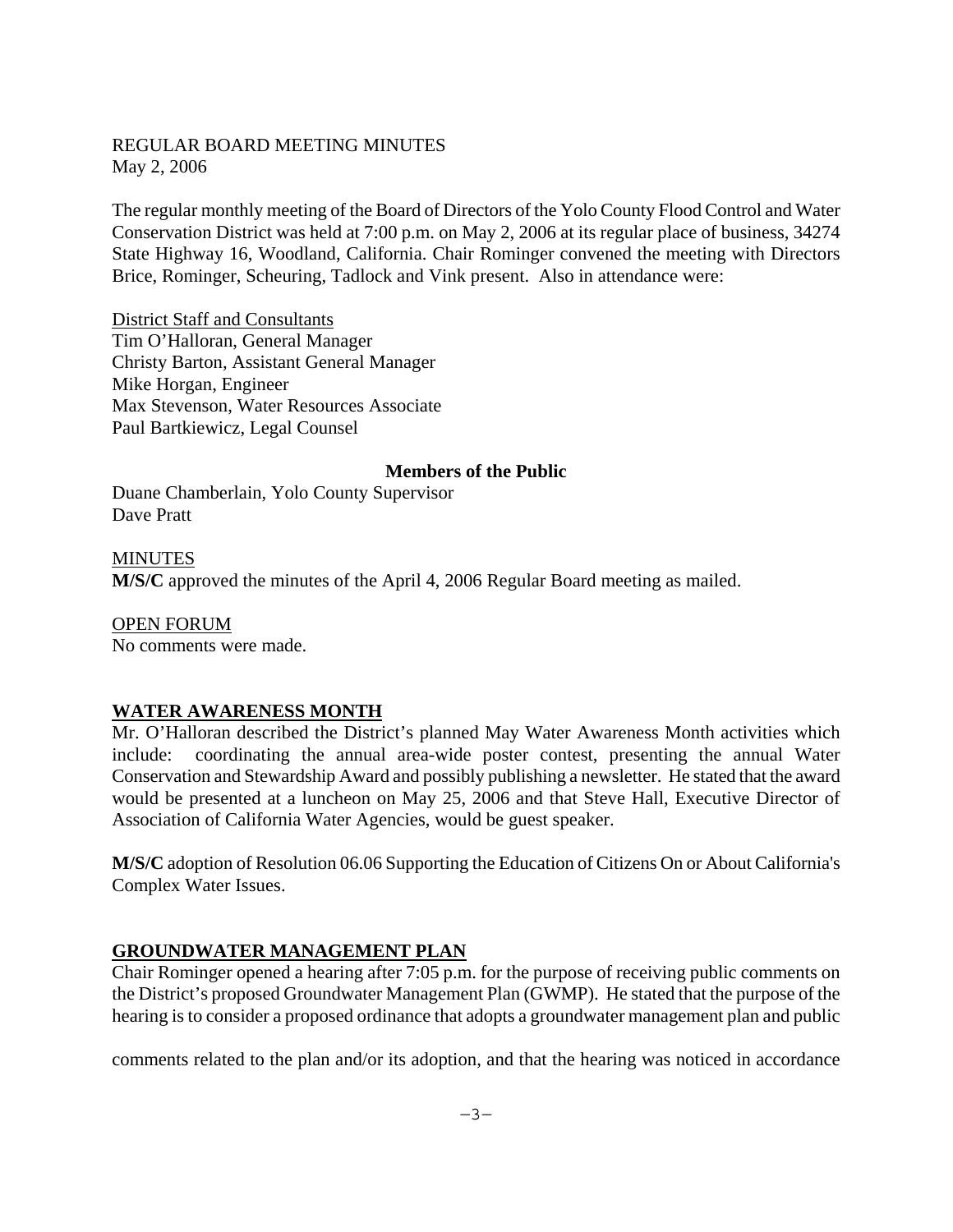with law.

Mr. Stevenson then presented the highlights of the GWMP which included:

- A map of the County showing various features and the three groundwater basins within the District's boundaries that encompass the plan area.
- The new draft groundwater monitoring plan and the earlier, year 2004, monitoring plan.
- Cooperative efforts with numerous other agencies.
- Basin management objectives (BMOs) including triggers and actions regarding ground subsidence, groundwater levels and groundwater quality.

Mr. Stevenson then provided an overview of stakeholder outreach activities and the next steps in completing the GWMP. He stated that final comments on the draft plan were due by May 8, 2006 and that adoption of the plan would be considered at the Board's June 6, 2006 meeting.

Following Board and staff discussion, Chair Rominger asked for oral comments from the public present. Mr. Pratt asked whether conservation measures were included in the actions identified for the groundwater level BMO. Mr. Stevenson responded that conservation measures were not included and would be circumstance specific.

Chair Rominger then asked for written comments; none were presented. He then closed the public hearing. Board discussion followed. Ordinance 1-2006 will be brought back to the Board at the regular June Board meeting for proposed adoption.

# **MADISON FLOOD HAZARD MITIGATION PROJECT**

Mrs. Barton outlined the proposal to contract with Mercy Housing California (MHC) which has been managing the District's Madison Flood Hazard Mitigation Project. She stated that the purpose of the contract is to ensure FEMA reimbursement of costs incurred for MHC services.

Board and staff discussion followed regarding various aspects of the project, its funding and the interest expressed by other Madison residents. Mr. O'Halloran and Board members stated that a written chronology of project milestones and out reach efforts was needed.

**M/S/C** approval of the contract with Mercy Housing California and the establishment of an escrow account for District project funds.

## **DISTRICT'S 2006/2007 BUDGET**

Mr. O'Halloran described the budget preparation process and its use as a planning document and tool for financial control. He stated that his future goal is to tie the budget to policy recommendations and guidelines.

Mr. O'Halloran then presented an overview of the 2005/2006 operating and capitol budgets including comparison of initial projections and estimated ending balances for revenue; expenses and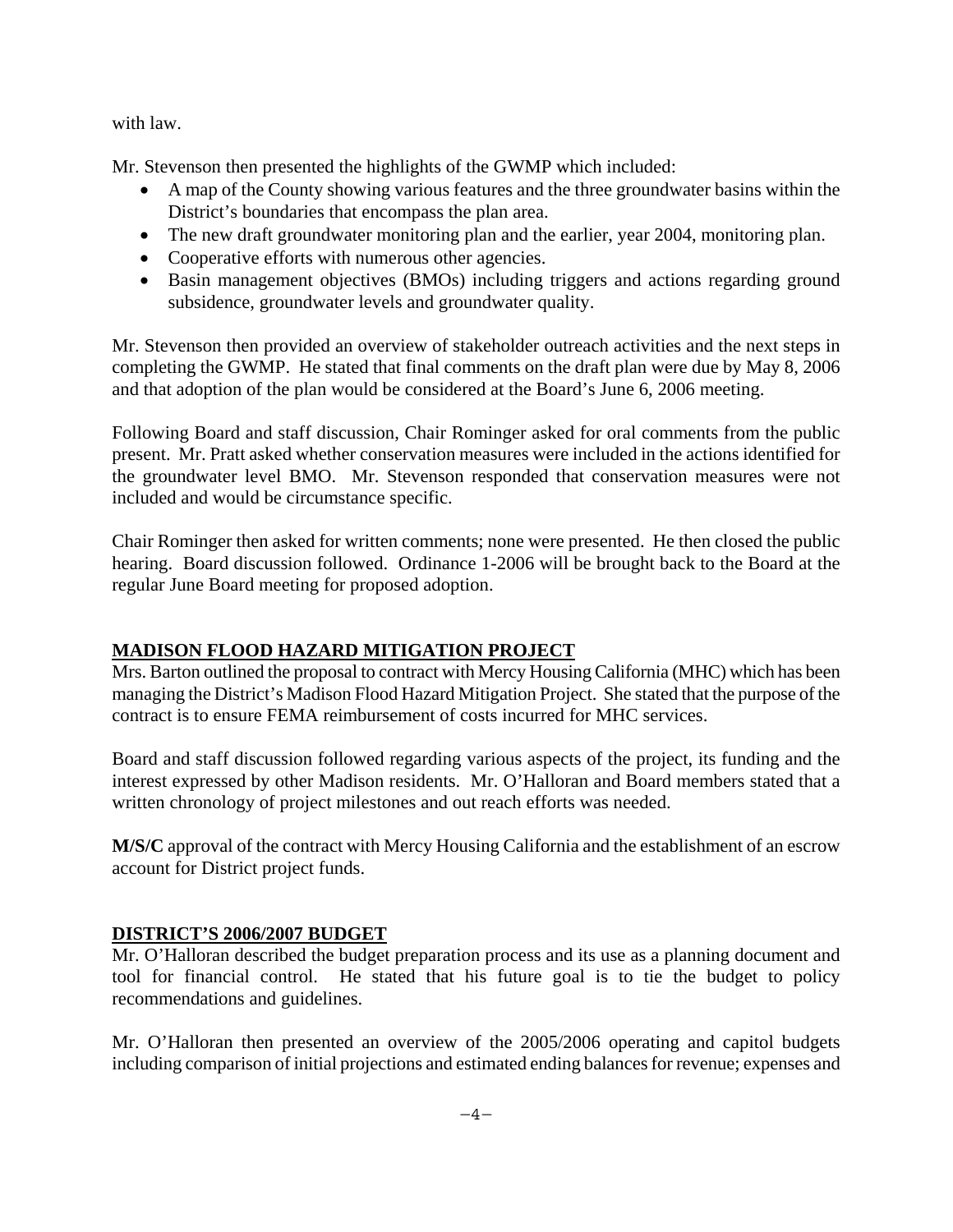capitol expenditures. Board and staff discussion accompanied the presentation.

Next Mr. O'Halloran gave both an overview and details of the proposed 2006/2007 budget on the topics of budget format, revenue and expense drivers and highlights, personnel positions, and capital contingency and improvements funds. He also provided a brief summary of the overall budget picture.

Directors Tadlock and Vink described the Board Finance Committee's budget review process and its recommendation for Board approval.

Board and staff discussion followed on budget topics including: staffing positions, redundancy and corporate knowledge transfer; Cache Creek Dam hydroelectric unit status; weather impacts on water sale revenue; adequacy of the contingency fund to support low water sale year situations; and other various matters.

**M/S/C** approval to adopt the proposed FY 2006/2007 budget.

## **NEW YEAR'S EVE STORM RECOVERY UPDATE AND CONTINUATION OF EMERGENCY CONDITIONS**

Mr. O'Halloran stated that: the storm recovery work was not yet finished but was progressing well; FEMA representatives have made a favorable assessment of the District's project records; he is hopeful of receiving cost reimbursements from FEMA within the 94% to 96% range; the Moore Siphon head gate repair had some design adjustments and should be completed May 3, 2006; and that the repair work schedule required Board action to extend the emergency condition declaration.

**M/S/C** approval to continue the emergency conditions declaration for another month.

## **DIRECTORS' REPORTS**

Director Vink reported Northern California Water Association (NCWA) is looking at taking a position on the Bay-Delta process and at the bill in the state legislature addressing a canal around the Delta. He requested that the Board appoint an alternate member as a representative to NCWA. The Board asked that committee assignments be addressed at its June meeting.

Director Tadlock reported that the Yolo-Zamora Irrigation District is receptive to increased District water deliveries via the China Slough. Mr. O'Halloran added that there is a potential for substantial water sales in the long term and that rules and procedures would need to be developed.

Director Scheuring reported that the Water Resources Association of Yolo County (WRA) will hold a public meeting on May 8, 2006 to obtain public input on the Intergraded Regional Water Management Plan (IRWMP) Technical Committee's work which has identified over 120 water related actions. He also advised that the next step will be to integrate individual action items into a comprehensive package that will receive broad support and potential funding.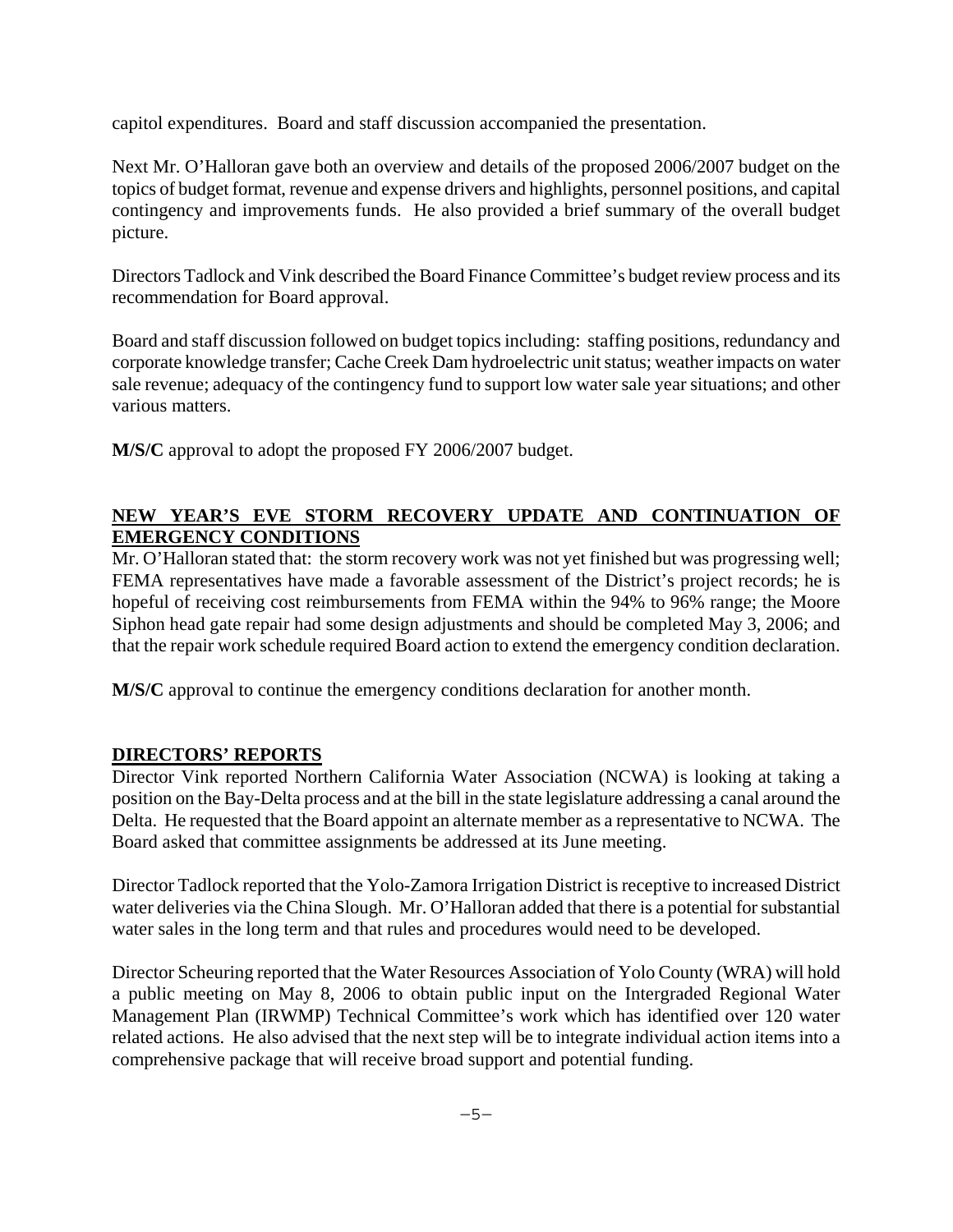## **GENERAL MANAGER'S REPORT**

#### Integrated Regional Water Management Plan Update:

Mr. O'Halloran reported that he is resigning as coordinator of the WRA Technical Committee but will continue to represent the District on the Committee. Director Scheuring complimented Mr. O'Halloran on keeping the Committee on schedule and within budget. Mr. O'Halloran stated that Jacques DeBra of the City of Davis will be interim coordinator and that remaining IRWMP tasks include completion of the written report and project ranking.

#### Indian Valley Reservoir Site Activities:

Mr. O'Halloran reported that: the campground restrooms are now open; Jen Reed will prepare goals and priorities for the site; the reservoir is full and above the 300,000 acre foot level; the hydroelectric generators have been running steady since the power line was repaired; the high reservoir had inundated the Lake County road along the north shore; the reservoir spillway gates were designed with safety features; and with the accuracy of weather forecasts received this winter he has a higher level of confidence in being able to optimize reservoir level operations.

#### Operations, Maintenance and Water Conditions

Mr. O'Halloran reported on the releases from Clear Lake and Indian Valley Reservoir and on the continuing water inflow to Cache Creek from tributaries below the dams.

He also reported that water delivery orders were being received and that the canal system was being brought into service.

## **GENERAL DISCUSSION**

It was stated that while 450,000 acre feet of water was available in storage, 736,000 acre feet had flowed past Yolo on Cache Creek since January 1, 2006.

## **PAYMENT OF THE BILLS**

**M/S/C** after review, approved the following claims for payment:

Yolo Flood Control Checks: #36095-36110

## **CLOSED SESSION**

The regular meeting was adjourned to Closed Session under:

Brown Act Section 54956.9(b) significant exposure to litigation involving two potential cases;